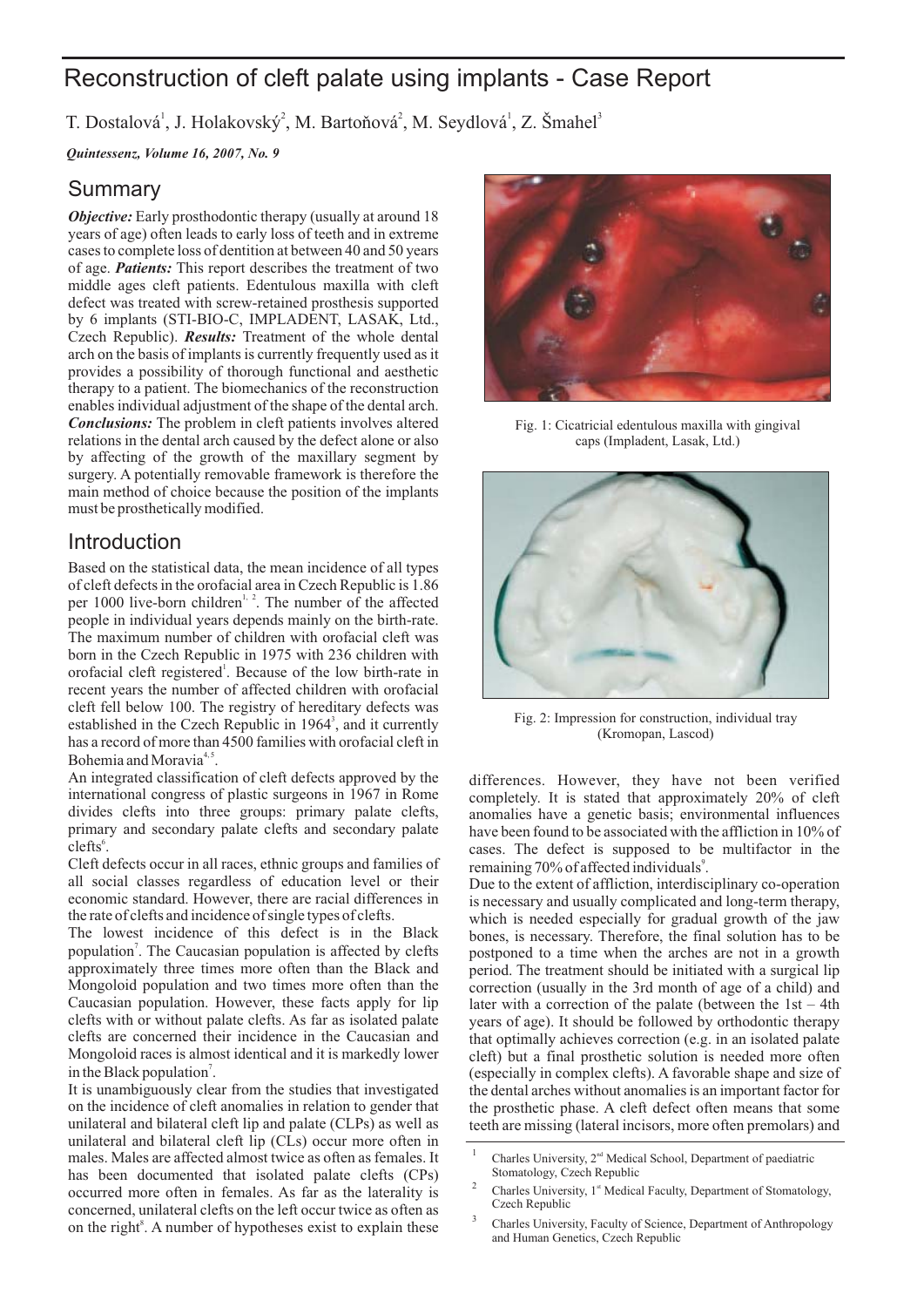

Fig. 3: Exchange of the gingival caps for abutments (Impladent, Lasak, Ltd. – diameter 3.7 mm, gingival height  $1 - 2$  mm)



Fig. 4: Impression copings (Impladent, Lasak, Ltd.)



Fig. 5: Test of the tray over the impression copings screwed on (Impladent, Lasak Ltd.; Duracrol, Dental)

there may be other orthodontic anomalies which include either crossed occlusion, inverse occlusion in the frontal part or various anomalies of a tooth position (inclination, rotation, etc.).

Early prosthetic therapy (usually around 18 years of age) often leads to early loss of teeth and in extreme cases to complete loss of dentition at between 40 and 50 years of age. The prosthetic therapy of edentulous patients with a cleft defect is very difficult. There are several reasons for difficulties during reconstruction and functioning of the complete dental replacements: a discrepancy in the interrelationship between the jaws bones especially due to maxillary hypoplasia, deformation and flat embossment of palatal area, augmented by resilience of the thickened mucous membrane and atypical tentacles of giant mucosal folds used for the closure of these defects. The classical full dentures have no retention and stability.

#### *Case report*

Treatment of the implant supported edentulous dental arch is currently frequently used as it provides a possibility of thorough functional and aesthetic therapy for a patient. The treatment will be demonstrated using the IMPLADENT dental implant system (LASAK, Ltd. Prague, Czech Republic). At least 6 to 8 implants have to be inserted into an edentulous jaw. As soon as they are integrated (6 months), a surgeon performs the X-ray examination (panoramic radiograph) and checks the grade of osseointegration. Until this time the implants fixtures are still covered by mucosa and sometimes they are also splinted using titanium splints. If a surgeon is satisfied with the healing process, he cuts through the mucosal cover (incision is made along the alveolar ridge) and looks for the cover screw that closes the implants. Based on the implant size a suitable healing cap is attached (Fig. 1) and a prosthodontics will wait 1 to 2 weeks until the attached gingiva is formed. The fixtures are located around the base of the upper jaw, which must be formed functionally and aesthetically during the reconstruction according to the shape of the natural dental arch.

The preparation of an individual impression tray is the first prosthetic step during reconstruction when performing metal-ceramic bridge. The alginate impression of the upper jaw is performed (Fig. 2) and an open individual custom tray from denture base resin is prepared in the laboratory. The open tray is perforated in the sites of the future abutments. The alginate impression in the opposite jaw bone is performed at the first visit and a plaster cast of the opposite dental arch is within prepared in the laboratory. Furthermore, a wax bite rim for determining of the intermaxillary relations is used.



Fig. 6: Polyether impression (Impregnum 3M ESPE)



Fig. 7: Attached laboratory analogues in the impression (Impladent, Lasak, Ltd.)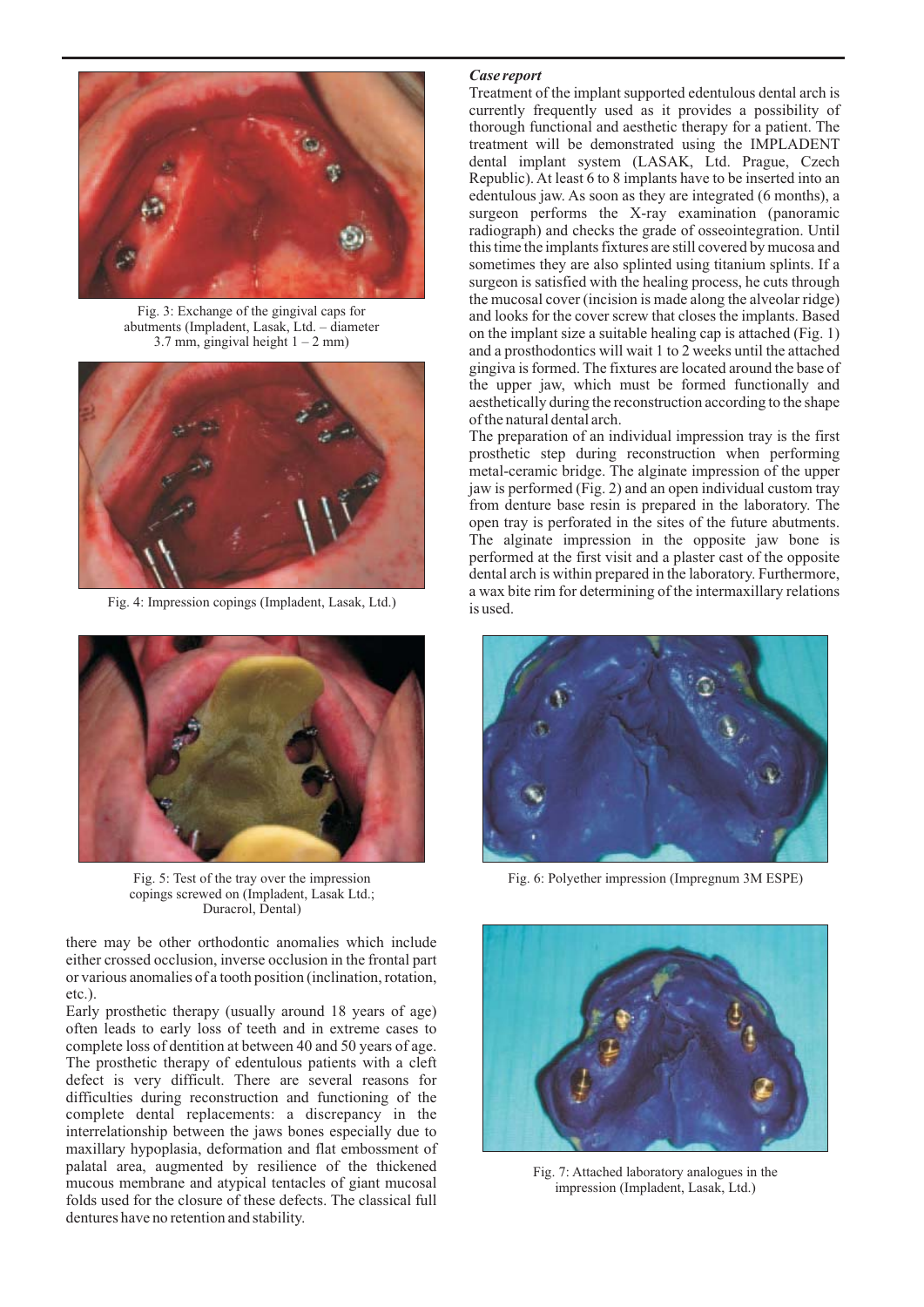

Fig. 8: Reconstruction of the maxillary relation (Plate wax, PK Dent)



A dentist unscrews the healing caps during the second visit and screws on the abutment (a prosthetic post for framework) (Fig. 3). He selects it according to the diameter of the implant. He further determines the insertion of the implant and hence the height of the attached gingiva from 1 to 4 mm. A calibrated gauge is available for this measurement. The position of the abutments must be checked using the X-ray image. Then, we attach the impression posts (Fig. 4). We try the impression try so that the posts freely pass through the openings in the tray (Fig. 5). The maxillary ridge is impressed using the polyether impression material, the posts are unscrewed and the impression is removed including the impression copings with screws (Fig. 6). The laboratory analogs are attached (Fig. 7) and it is dispatched to the laboratory. A reconstruction of the maxillary relations using the wax bite rim is a part of this visit (Fig. 8).

A dental technician fills the impression using the silicone gingival mask and creates the master model using the plaster type IV (stone) (Fig. 9). He seals the working models with the reconstructed maxillary position into the articulator. He attaches the burn-out copings on the laboratory analogues and finishes modeling the re-shape of the future construction. We used a cobalt alloy in our case and prepared the construction according to the instructions of the manufacturer (Fig. 10).

The technician must continually view the free track of the screws of the future potentially removable framework (Fig. 11). As for the adjustment of the vertical maxillary relation, the construction is often sectional with the addition of pink ceramics simulating marginal gingiva (Fig. 12).

After proving the metal framework, the bridge is completed using the ceramic material. The final evaluation is done to see whether it fulfills the functional and aesthetic requirements (Fig. 13). During the following few weeks (adaptation phase)



Fig. 9: Master model with gingival mask and laboratory analogues with extra-hard plaster (Begotone, Bego)



Fig. 10: Metal framework (Remanium, Bego) Fig. 11: Passage for the screw with inserted screwdriver

the screw holes are closed using cotton pellet over the screw heads and glassionomer cement. The connection of the construction and implants should always be checked using an X-ray image (Fig. 14, 15).

We can also use a conditionally removable construction -Veneered resin bridge. (Fig. 16, 17, 18).

### Discussion and conclusion

The problem in cleft patients involves other diameter relations in the dental arch caused by the defect alone or also by affecting of the growth of the maxillary segment by surgery. It was described that the width of the maxillary arch was higher immediately after birth because the palate plates were not connected<sup>10, 11</sup>. However, the antero-dorsal diameter of the maxilla between the centre of the papilla incisive and the tangent between the tubers maxillae is reduced from birth to adult age<sup>11</sup>. After surgery and when the patients grow, the dental arches are narrower in the measured diameters between the conoides, premolars and molars $^{12, 13}$ .

A potentially removable framework is therefore the main method of choice because the position of the implants must be prosthetically modified. It allows not only to check the implant, prosthetic bearing and mucous membrane but also to simulate the insufficient amount of hard and soft tissues in the oral cavity. Therefore, it is very suitable in cleft patients where we use implant support. The amount, length and distribution are determined by the presence of the cicatrices tissue. As presented, the biomechanics of the reconstruction enables individual adjustment of the shape of the dental arch. The integration process is not affected in this defect.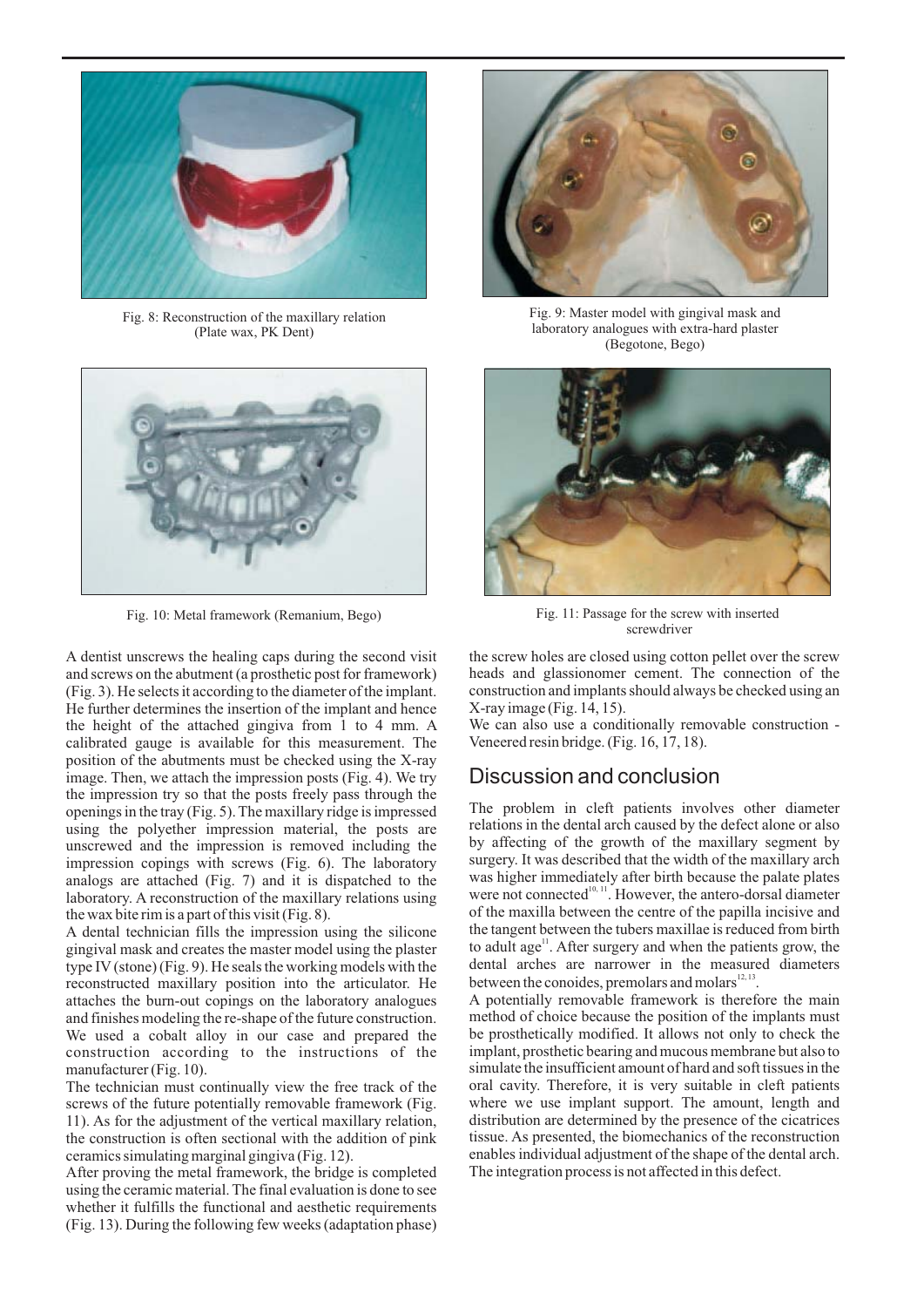

Fig. 12: Metal frame work in situ



Fig. 13: Status after reconstruction, screw shafts still open



Fig. 14: X-ray image implant and framework position control



Fig. 15: Status after reconstruction





Fig. 17: Veneered resin bridge in situ

Fig. 16: Six Impladent implants – diameter 3.7 mm (Impaldent, Lasak, Ltd.)



Fig. 18: Status after rehabilitation of a patient